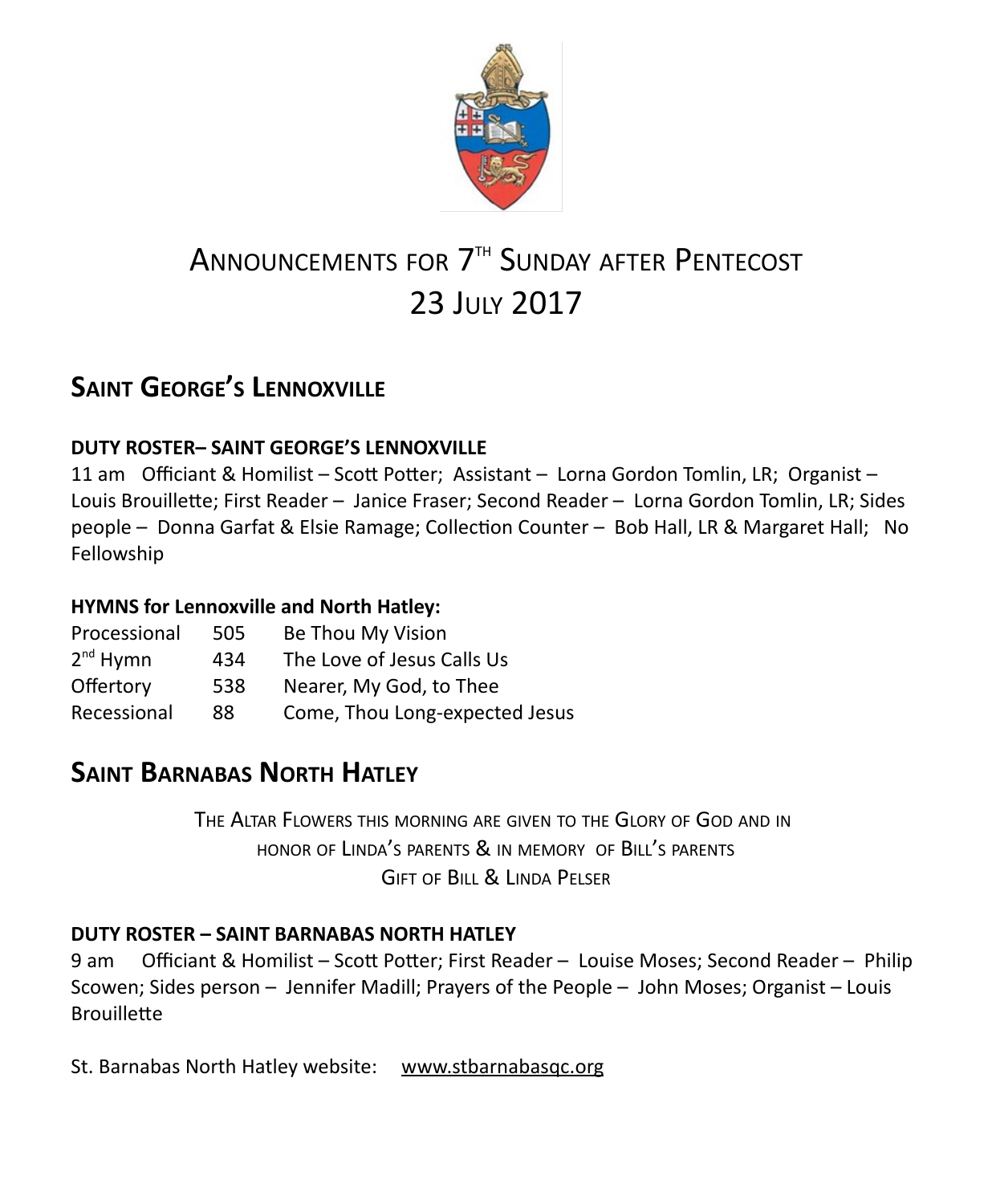# **ON THIS WEEK**

#### **5 TH SUNDAY DEANERY SERVICE – BROOKBURY**

On Sunday, July 30 at 10:30 am there will be a Deanery service at St. John's Brookbury (150 Rte. 255N "near Bury") to celebrate its 175<sup>th</sup> Anniversary. Bishop Bruce Myers will be officiating, assisted by Father Edward, Father Giuseppe and Scott Potter. A catered lunch will follow the service at the Brookbury Hall.

#### **All other services are CANCELLED for July 30.**

#### **BURY CHURCH HERITAGE TOUR – BURY**

On Sunday, July 30 the Bury Historical and Heritage Society will be holding its Bury Church Heritage Tour. The churches in the Municipality of Bury will be open to the general public from 9 am to 3:30 pm. Various activities will be organised in each of the churches. Each congregation will ring the church bells for a minute at 10 am, noon, and 3:30 pm.

At 4 pm, an ecumenical celebration will be held atSt. Paul's Anglican Church (588 Main Street, Bury) with the Notre Dame Chorale from East Angus.

From 5-7 pm, St. Raphael Catholic Church will hold a méchoui with traditional music at the Armoury Community Centre. Tickets can be purchased by calling 819-872-3608. For more information, call 819-872-3400.

#### **NORTH HATLEY**

Please save your milk and bread plastic tabs and the metal tabs from your drink cans. There are collection containers in the kitchen.

#### **FLOWERS FOR THE ALTAR - LENNOXVILLE**

You are encouraged to bring cut flowers from your gardens to put on the altar for Sunday morning. Vases are available. If the flowers are in memory of a loved one, please provide a note with the details. There will not be any flowers from the florist during July and August.

#### **PLYMOUTH-TRINITY UNITED FUND-RAISER – SHERBROOKE**

The Fixer-Upper at The Piggery Theatre on Friday, July 28<sup>th</sup> at 8 p.m. Written by Lorne Elliott and also starring Karen Cromer, come see this comedy in 7 phone calls about summer in the Maritimes, cottage renovations and family manipulation. Tickets are \$20 and available by contacting Janet McBurney at 819-565-9716 after 6 p.m. Proceeds to benefit Plymouth-Trinity's UCW.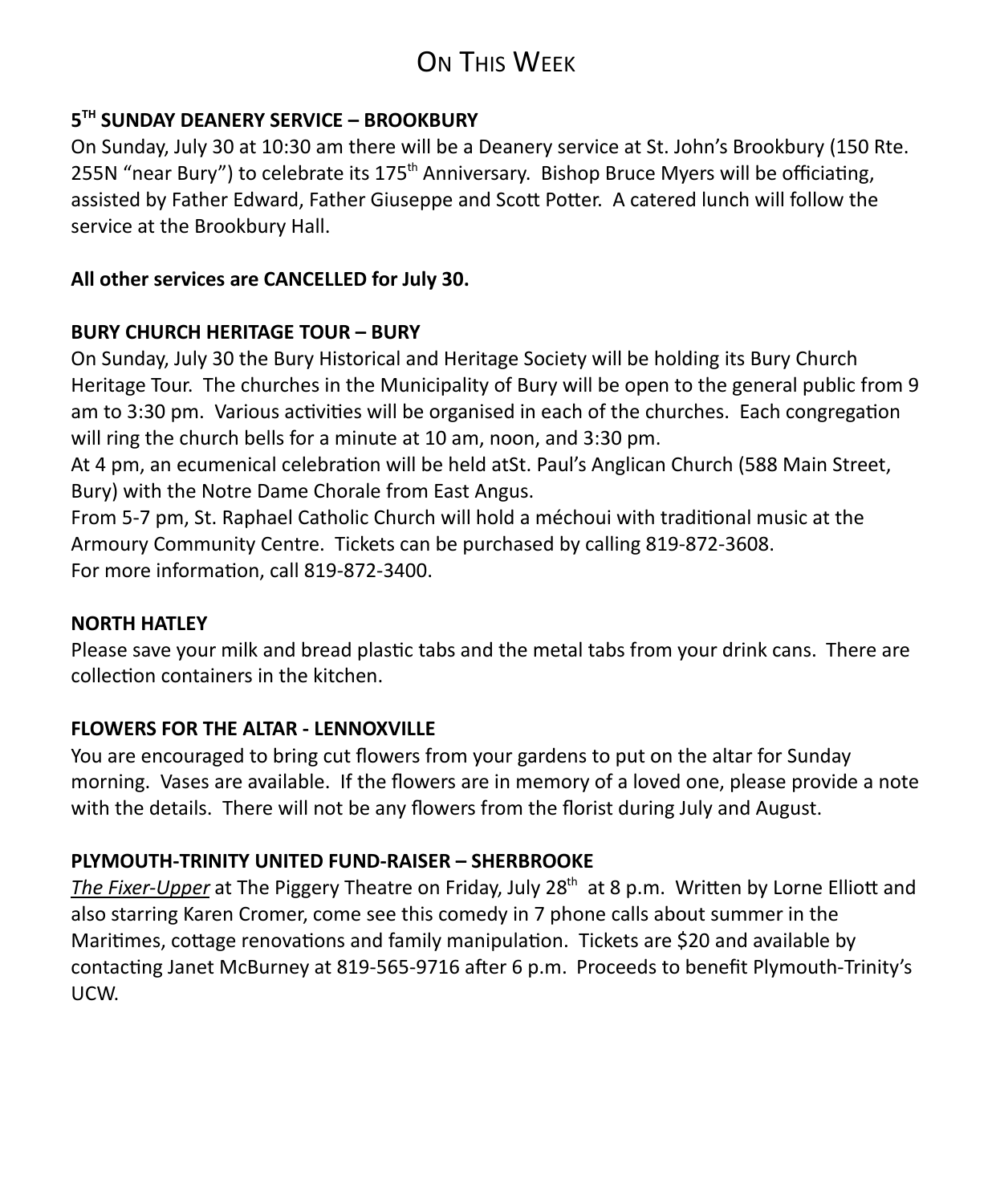# SERVICES NEXT WEEK

NEXT SUNDAY 10:30 AM HOLY EUCHARIST BROOKBURY DEANERY SERVICE TO CELEBRATE ST. JOHN BROOKBURY'S 175<sup>TH</sup> ANNIVERSARY

ALL OTHER SERVICES ARE CANCELLED.

# UPCOMING EVENTS

#### **PARISH COUNCIL – NORTH HATLEY**

On Friday, August 18, there will be a Parish Council meeting at the church at 5:00 pm followed by a barbeque at the rectory for St. Barnabas, North Hatley.

PLEASE SEND ANY ANNOUNCEMENTS FOR NEXT SUNDAY'S BULLETIN TO THE SECRETARY BY WEDNESDAY NOON AT: SANDRA.GALLICHON@UBISHOPS.CA OR CALL 819 566 1847.